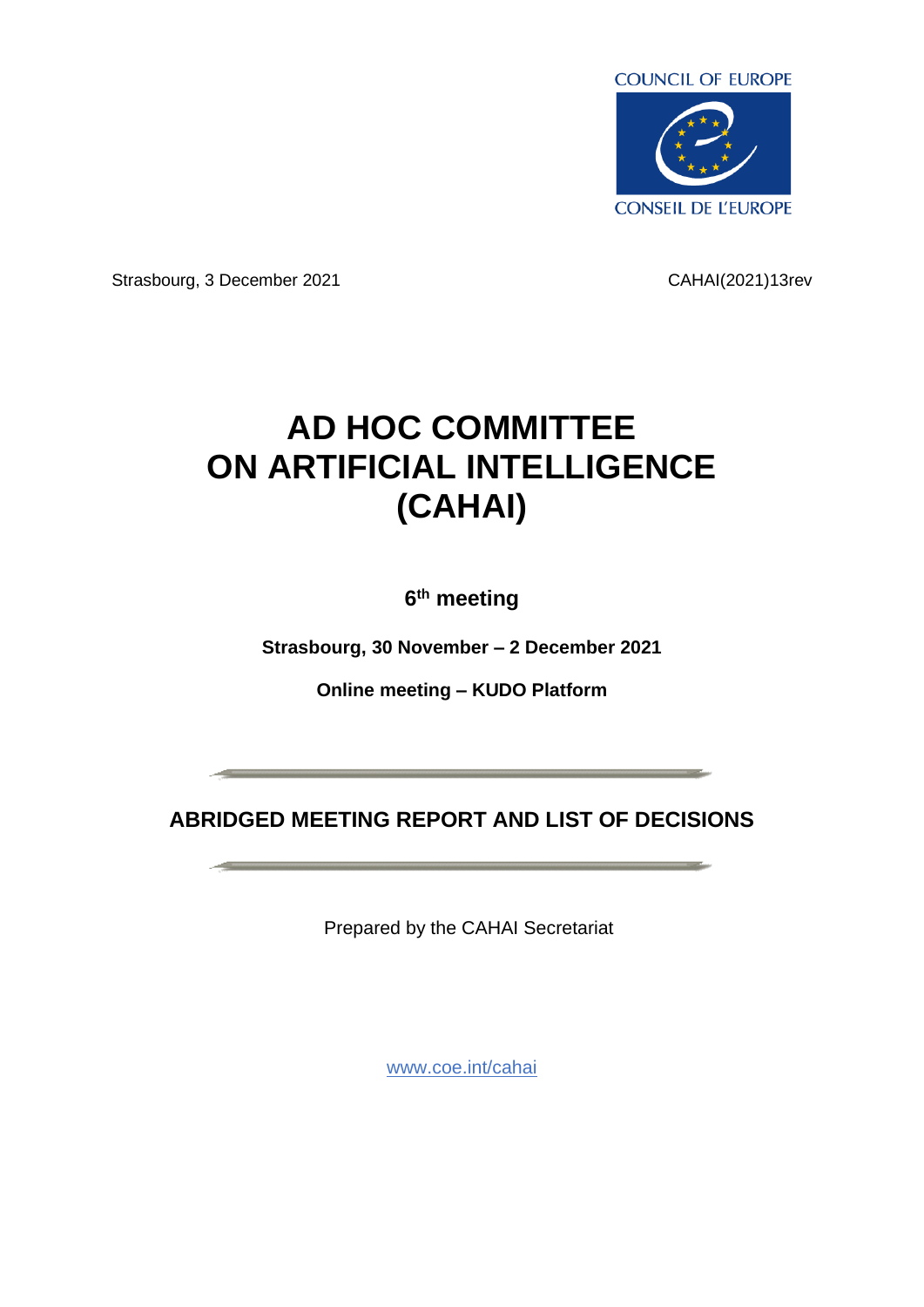## **List of items discussed at the meeting and decisions taken**

- The Council of Europe's Ad hoc Committee on Artificial Intelligence (CAHAI) holding its 6th and final Plenary meeting, in hybrid format, from 30 November to 2 December 2021, decided to:

## **Agenda item 1. Opening of the meeting**

- Take note of the opening remarks of the Chair, Mr Gregor Strojin (Slovenia) and the Vice-Chair, Ms Peggy Valcke (Belgium).
- Take note of the welcome remarks by Mr Jan Kleijssen, Director, Information Society and Action against Crime, and Ms Claudia Luciani, Director, Human Dignity, Equality and Governance, Council of Europe.

## **Agenda item 2. Adoption of the Agenda and Order of Business**

- Adopt the agenda and order of business without amendments.

## **Agenda item 3. Information by the Chair and the Secretariat**

Take note of the information provided by the Chair and the Secretariat regarding the organisation of the meeting and the procedural steps concerning the submission to the Committee of Ministers of the document on "Possible elements of a legal framework on artificial intelligence, based on the Council of Europe's standards on human rights, democracy and the rule of law" once it has been adopted.

## **Agenda item 4. Presentation of the Possible elements of a legal framework on artificial intelligence, based on the Council of Europe's standards on human rights, democracy and the rule of law**

- Take note of the presentation by the Co-Chairs of the CAHAI-LFG, Ms Peggy Valcke (Belgium) and Mr Riccardo Villa (Italy), and the CAHAI-PDG, Mr Wolfgang Teves (Germany) and Mr Zoltan Turbek (Hungary) of the document on "Possible elements of a legal framework on artificial intelligence, based on the Council of Europe's standards on human rights, democracy and the rule of law".

## **Agenda item 5. Keynote speech**

Take note of the keynote speech by Professor Stuart Russell, University of California, Berkeley.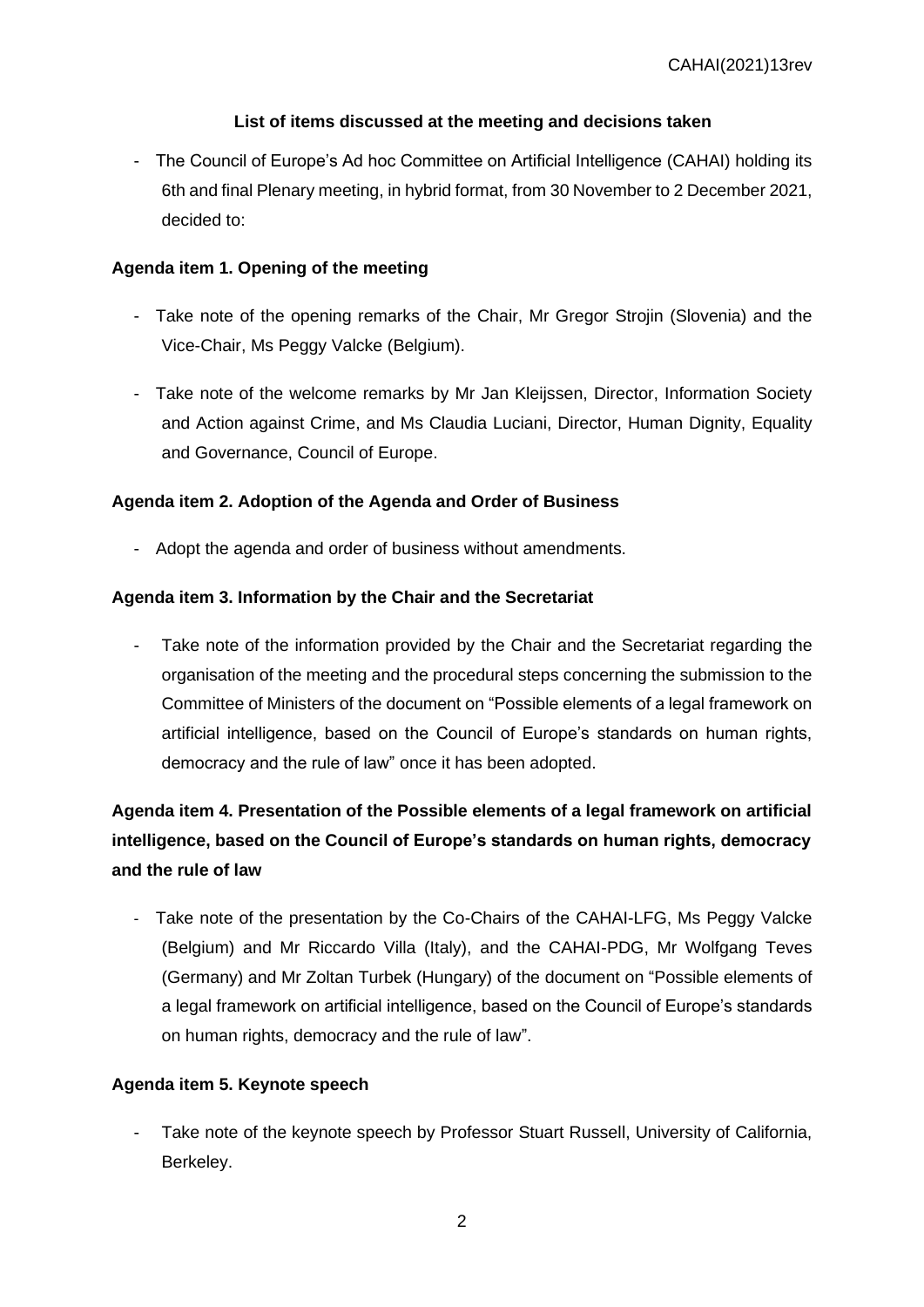Warmly thank Professor Russell for his thought-provoking and inspiring speech.

**Agenda item 6. Finalisation and adoption of the Possible elements of a legal framework on artificial intelligence, based on the Council of Europe's standards on human rights, democracy and the rule of law.**

- Examine and amend, as necessary, the document on "Possible elements of a legal framework on artificial intelligence, based on the Council of Europe's standards on human rights, democracy and the rule of law".
- Unanimously adopt the aforesaid document.
- Instruct the Secretariat to submit the adopted document to the Committee of Ministers for further consideration.
- Take note of the statement made by the Russian Federation concerning Chapters XII and XIII of the aforesaid document.

## **Agenda item 7. Information by Hungary on the International Conference on "Current and Future Challenges of Coordinated Policies on AI Regulation" (26 October 2021)**

Take note of the information provided by Mr Zoltán Turbék (Hungary), on the Conference on "Current and Future Challenges of Coordinated Policies on AI Regulation" co-organised on 26 October 2021 by the Hungarian Chairmanship of the Committee of Ministers and the Council of Europe.

#### **Agenda item 8. Legacy of the CAHAI**

- Take note of the presentation by the Secretariat as regards the most appropriate way to safekeep the work produced by the Committee throughout its mandate.
- Instruct the Secretariat to ensure the transmission to the CAI and other relevant bodies of the Council of Europe, as the need may be, of the material produced by the CAHAI Working Groups. However, it will not be made available to the general public. Already public material should, as far as possible, be maintained on the website of the Council of Europe.

#### **Agenda item 9. Adoption of the abridged report**

- Adopt the abridged meeting report and list of decisions.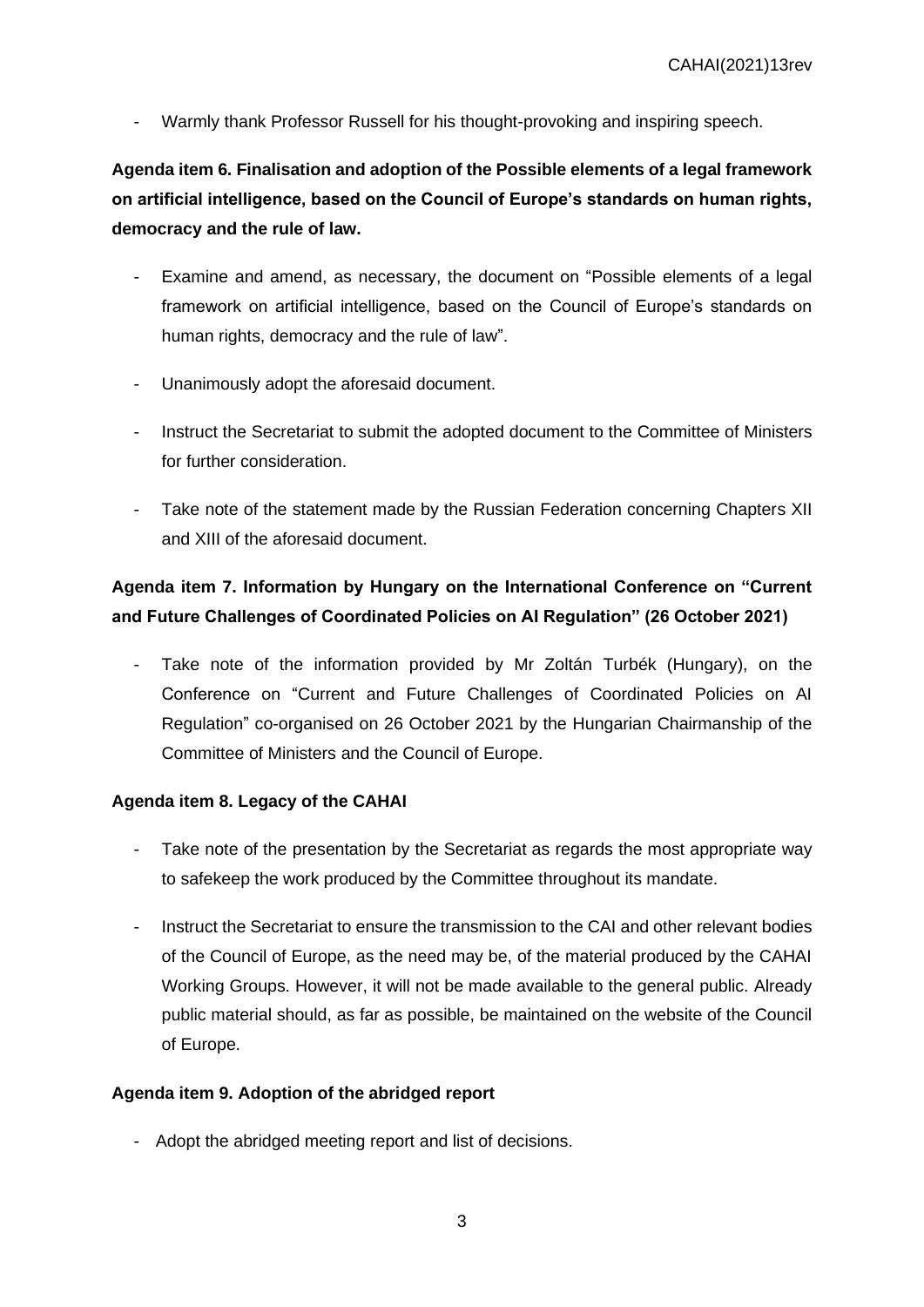## **Agenda item 10. Any other business**

- Take note of the intervention by AlgorithmWatch, the Conference of International Non-Governmental Organisations of the Council of Europe, Global Partners Digital, and Homo Digitalis.
- Take note of the interventions by Andorra, the Russian Federation, the United Kingdom, the representative of the T-PD, and the representative of the Joint Council of Youth.

## **Agenda item 11. Closing remarks**

- Take note of the closing remarks by Ms Luciani and Mr Kleijssen.
- Take note of the closing remarks by the Chair and the Vice-Chair.
- Thank the Chair, Mr Gregor Strojin (Slovenia), and the Vice-Chair, Ms Peggy Valcke (Belgium), for their exceptional work in organising the work of the Committee and ensuring the attainment of its tasks, as set by the Committee of Ministers.
- Thank the independent expert, Ms Nathalie Smuha, for her significant contribution to the work of the Committee.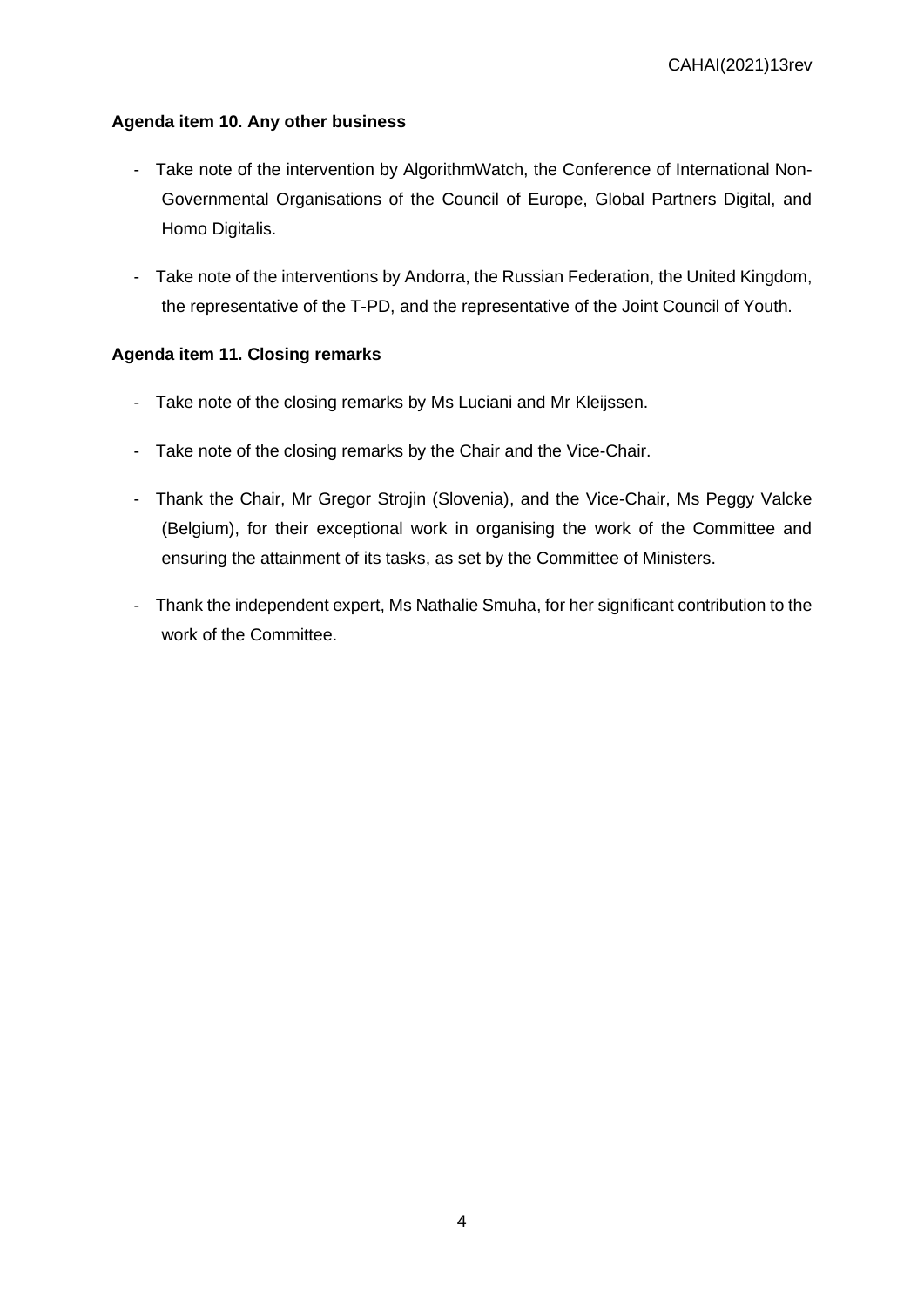## **APPENDIX I – STATEMENT BY THE RUSSIAN FEDERATION**

With regard to Chapters XII and XIII of the Elements, the Russian Federation stated that for the sake of ensuring consistency and avoiding fragmentation provisions of these chapters should be interpreted in line with the relevant provisions of Chapters I-XI; furthermore, since the use of AI in the public sector is already intended to be covered by the future transversal legally binding instrument, the need for an additional instrument in this field is not evident.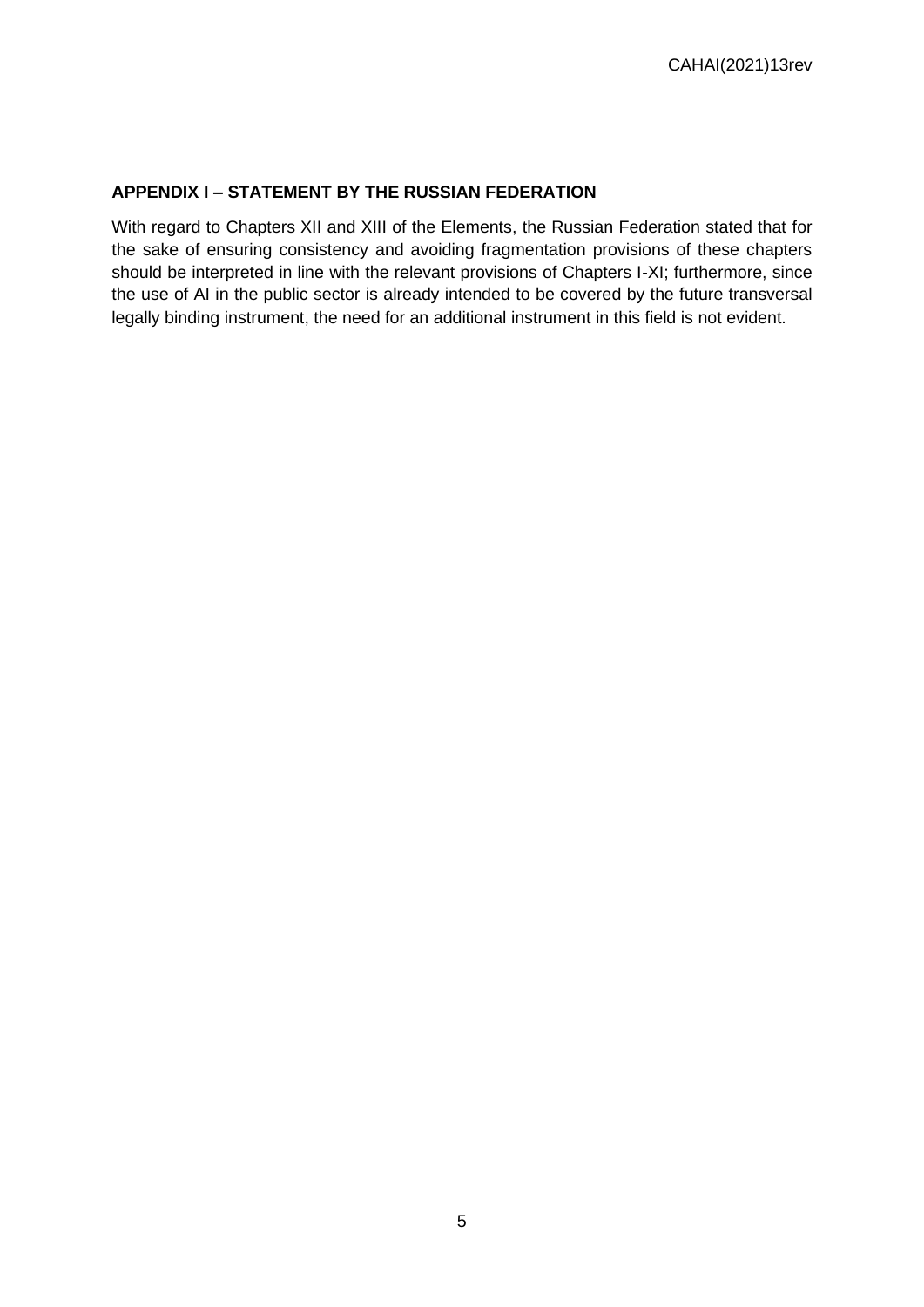## **APPENDIX II – AGENDA AND ORDER OF BUSINESS**

| <b>Tuesday, 30 November</b>  |                                                           |                                                                                                                                                                                                                                                                                                                                                         |  |
|------------------------------|-----------------------------------------------------------|---------------------------------------------------------------------------------------------------------------------------------------------------------------------------------------------------------------------------------------------------------------------------------------------------------------------------------------------------------|--|
| <b>Timing</b>                | <b>Document reference</b>                                 | Agenda item                                                                                                                                                                                                                                                                                                                                             |  |
| $9:30$ am                    |                                                           | 1. Opening of the meeting<br>Mr Gregor Strojin, Chair of CAHAI;<br>Ms Peggy Valcke, Vice-Chair of the CAHAI<br>$\bullet$<br>Mr Jan Kleijssen, Director, Information Society- Action<br>٠<br>against Crime, Council of Europe;<br>Ms Claudia Luciani, Director, Directorate of Human Dignity,<br>$\bullet$<br>Equality and Governance, Council of Europe |  |
| 10:00 am                     | CAHAI(2021)OJ3                                            | 2. Adoption of the Agenda and Order of Business                                                                                                                                                                                                                                                                                                         |  |
| 10:15 am                     |                                                           | 3. Information by the Chair and the Secretariat                                                                                                                                                                                                                                                                                                         |  |
| $10:45$ am                   | CAHAI(2021)09<br>CAHAI-LFG(2021)PV5<br>CAHAI-PDG(2021)PV4 | 4. Presentation of the Possible elements of a legal framework on<br>artificial intelligence, based on the Council of Europe's<br>standards on human rights, democracy and the rule of law                                                                                                                                                               |  |
| 12:00 pm                     |                                                           | <b>Lunch break</b>                                                                                                                                                                                                                                                                                                                                      |  |
| 2.30 pm                      |                                                           | 5. Keynote speech                                                                                                                                                                                                                                                                                                                                       |  |
| $3:00$ pm                    |                                                           | 6. Finalisation and adoption of the Possible elements of a legal<br>framework on artificial intelligence, based on the Council of<br>Europe's standards on human rights, democracy and the rule of<br>law.                                                                                                                                              |  |
| 5:00 pm                      |                                                           | <b>Closing of the first day</b>                                                                                                                                                                                                                                                                                                                         |  |
| <b>Wednesday, 1 December</b> |                                                           |                                                                                                                                                                                                                                                                                                                                                         |  |
| $9:30$ am                    |                                                           | [6. Finalisation and adoption of the Possible elements of a legal<br>framework on artificial intelligence, based on the Council of<br>Europe's standards on human rights, democracy and the rule of<br>law: continued]                                                                                                                                  |  |
| 12:00 pm                     |                                                           | <b>Lunch break</b>                                                                                                                                                                                                                                                                                                                                      |  |
| $2:30$ pm                    |                                                           | [6. Finalisation and adoption of the Possible elements of a legal<br>framework on artificial intelligence, based on the Council of<br>Europe's standards on human rights, democracy and the rule of<br>law: continued]                                                                                                                                  |  |
| 5 pm                         |                                                           | <b>Closing of second day</b>                                                                                                                                                                                                                                                                                                                            |  |